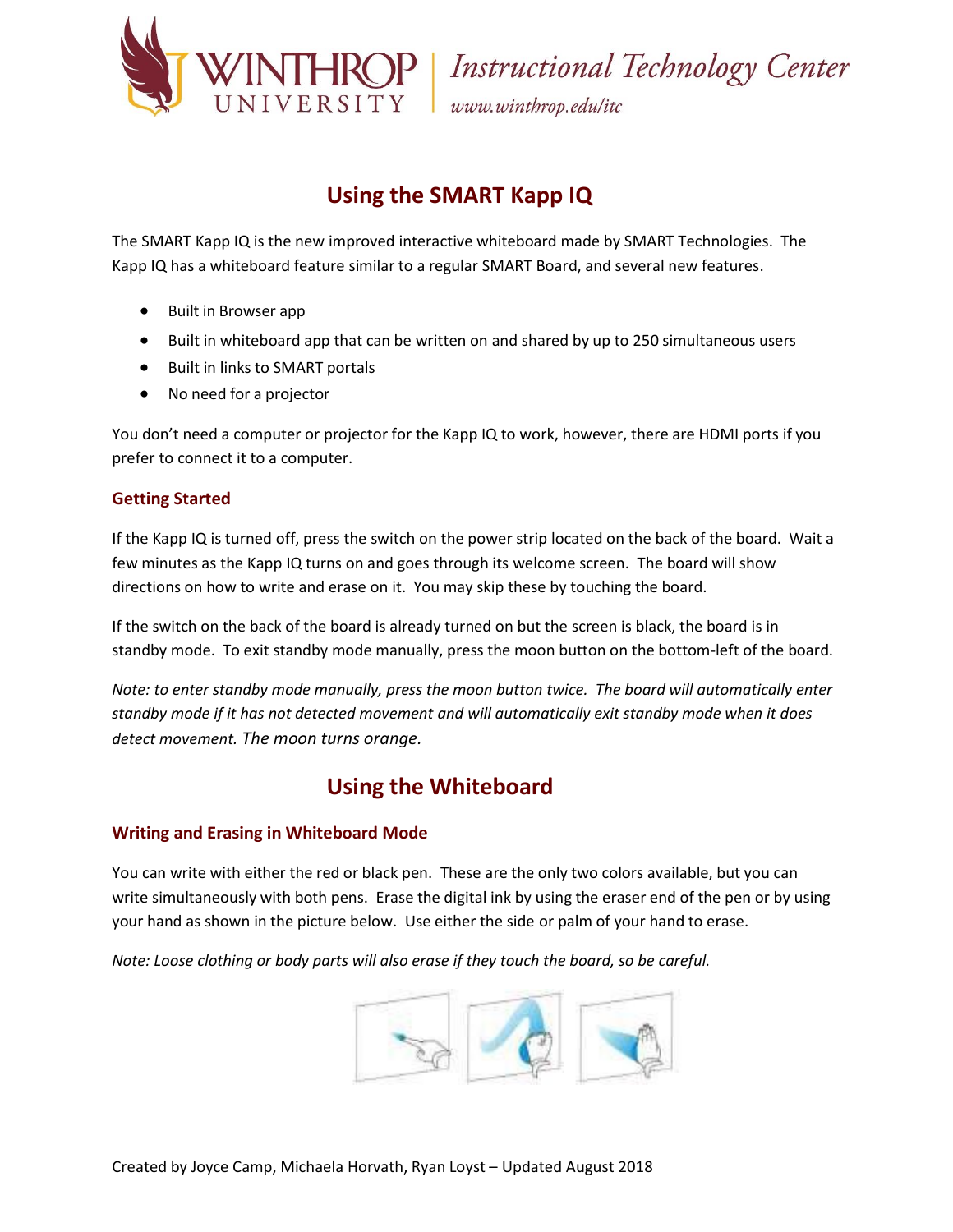

P | Instructional Technology Center www.winthrop.edulitc

If you need more space to write other than what is currently viewable, simply use your finger to scroll to the left. "More" whiteboard will only show up by scrolling to the left, but you are able to scroll back to the right to see what you have already written.

### **Saving Notes and Accessing Previously Saved Notes**

As you write on the board, you are able to save your notes so that you can access them at a future date. To save what you have written on the Whiteboard, simply touch the save icon in the bottom right corner of the whiteboard screen.



When you click the save icon, the following screen will display:



You can either save the whiteboard or discard it, if you wish. You can also cancel out of that screen if you have changed your mind.

To retrieve notes from a previous session after they've been saved, touch the thumbnail icon in the bottom right corner of the whiteboard screen.



The following screen will appear:

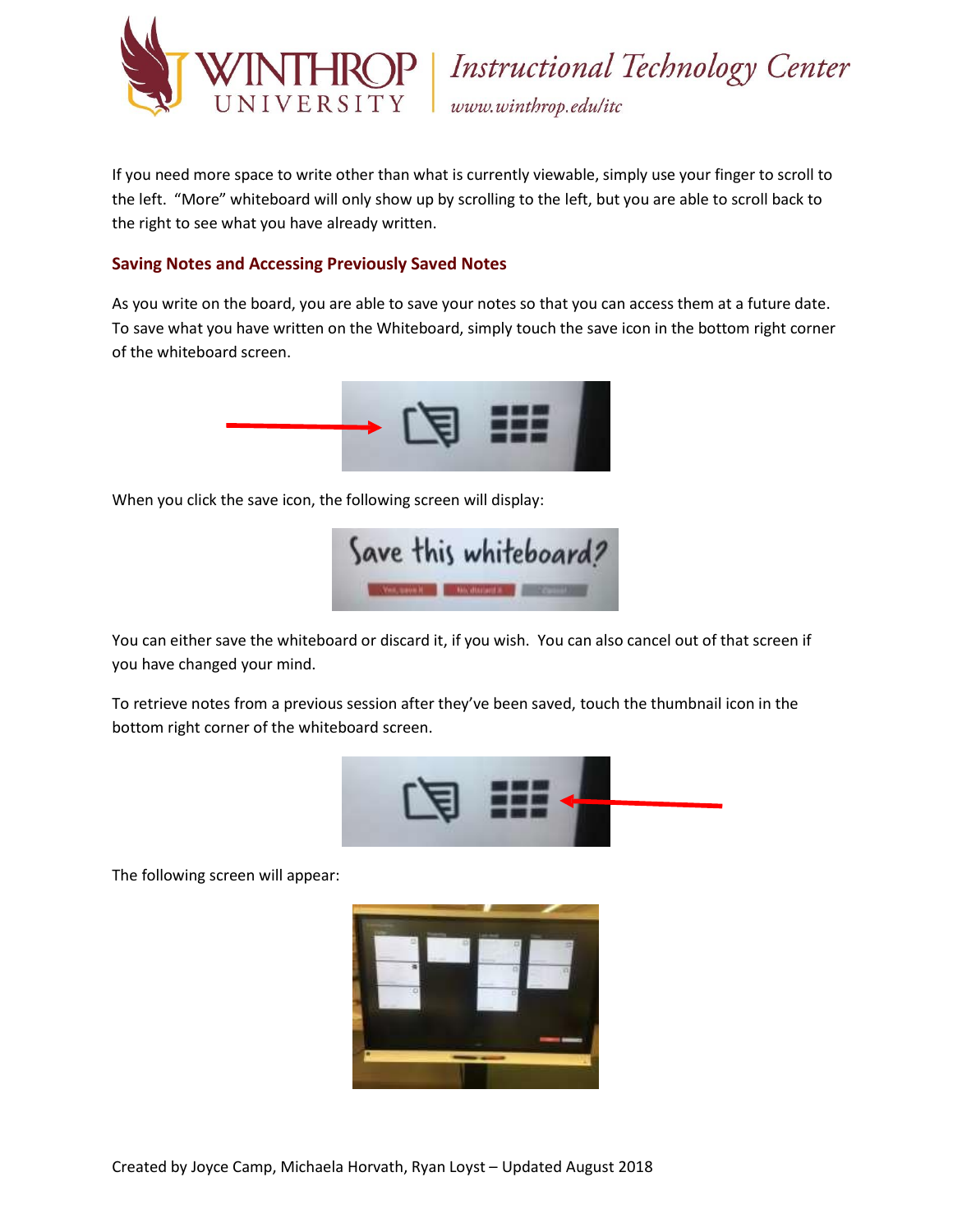

**JP** | Instructional Technology Center www.winthrop.edulitc

Touch the white part of each individual saved note icon to open it back up in the whiteboard app. Touching the check box on one of multiple saved screens allows you to delete those saved notes.

### **Sharing the Whiteboard using the SMART Kapp app**

A unique feature of the Kapp IQ is that the whiteboard can be shared and manipulated by multiple users. Users are able to view what's on the board on their personal device and can also write on it or erase it from their device. If students don't have access to a tablet/iPad/SMART phone, they can view it on a computer or laptop. This is helpful if the participants are in another location other than where the board is located.



Use the SMART Kapp app to begin the process of sharing the whiteboard contents.



The "owner" of the session will need to do the following:

- Open the SMART Kapp app on their mobile device
- Hold the mobile device over the QR code in the lower left corner of the SMART Kapp board to connect to the board
- Share the board with other users to collaborate on the board by sending them a link to join the session, either to their contacts or via email.

Once scanned, the contents of the board will appear on the device and will look similar to this:

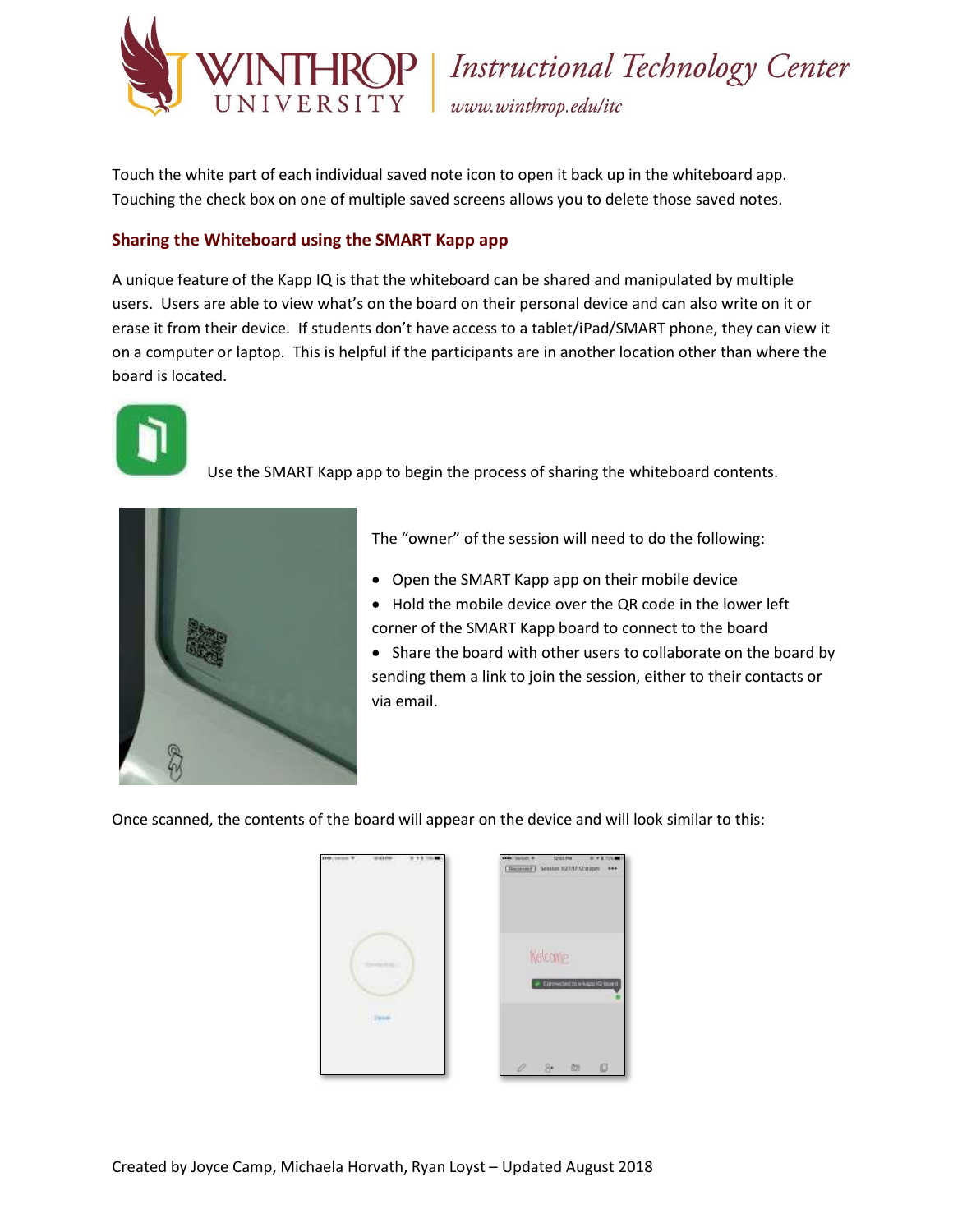

Instructional Technology Center

www.winthrop.edulitc

A menu will be displayed at the bottom of the screen.

Click the person symbol to invite others to join by sending them a link to the board. Choose "Send Link" and you will be prompted to send via email or a text message through your contacts (if you're using your Smartphone).

| Welcome<br>Welcome<br>Connected to a kapp (2-boar)<br>You're sharing<br>https://kapp.io/bc5bk8ne<br>No Password<br>Send Link<br>Options: | 12103-014<br>sees: listing TP<br>$-11$<br>723.3<br>Session 1/27/17 12:03pm<br><b>Burnweit</b><br> | seem Verizon<br>12:03 PM<br>@ イオ 72%<br>Session 1/27/17 12:03pm<br><b>Disconnect</b><br> |
|------------------------------------------------------------------------------------------------------------------------------------------|---------------------------------------------------------------------------------------------------|------------------------------------------------------------------------------------------|
|                                                                                                                                          |                                                                                                   |                                                                                          |
|                                                                                                                                          |                                                                                                   |                                                                                          |

Once users connect to the board, they will see a panel on their device that allows them to write or erase on the board. Users can either follow the host as the host scrolls through the whiteboard, or users can view different parts of the whiteboard at their own pace.

To write or erase on the board from your mobile device, click the pen symbol. On this screen, choose the red or black pen to write additional notes on the whiteboard. To erase, click the eraser. Click the hand to scroll and move the board in order to have more room to write.

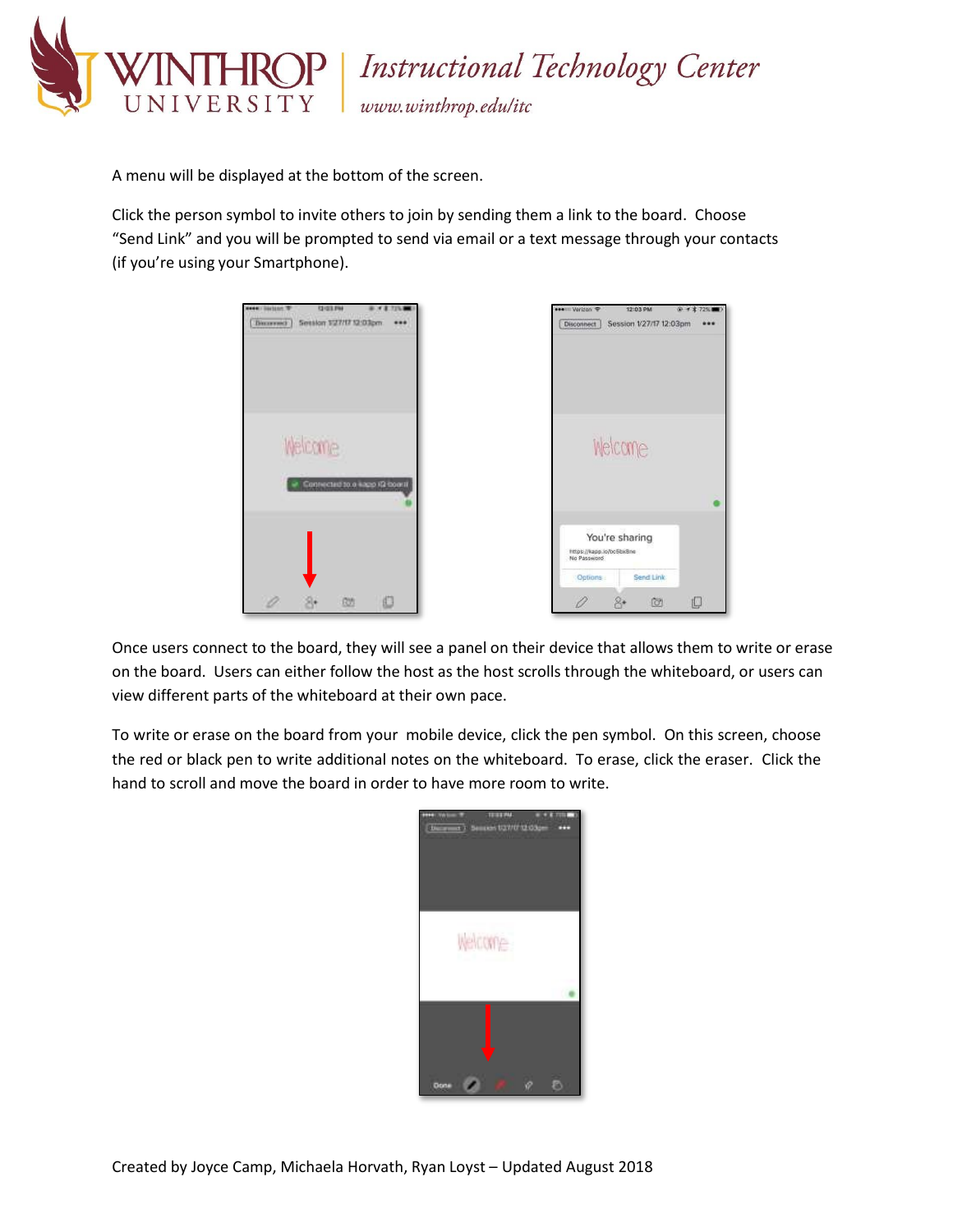

THROP Instructional Technology Center www.winthrop.edulitc

Notice that in the bottom-left, where the QR code is on the SMART Kapp, you can now see how many devices are connected to the board.

## **Saving Notes on Devices**

To save notes on a connected device, simply press the  $\frac{1}{100}$  camera button in the app. It will save a screenshot of what the whiteboard looks like at that time. To retrieve previously saved notes, simply

touch the  $\Box$  symbol on the bottom-right of the main screen.

| <b>SHART DISTERS TO</b><br>[ Binarrooth] |         | 12/03/799<br>Settlon 127/17 12:03pm | $\overline{\phantom{a}}$<br> | <b>MANY SECOND W</b><br>600x | 12/22 PM<br>Shapshots | Seiert |
|------------------------------------------|---------|-------------------------------------|------------------------------|------------------------------|-----------------------|--------|
|                                          |         |                                     |                              | <b>START</b>                 |                       |        |
|                                          |         |                                     |                              |                              |                       |        |
|                                          | Welcome |                                     |                              |                              |                       |        |
|                                          |         | Controcted to a wasp (Q-book)       |                              |                              |                       |        |
|                                          |         |                                     |                              |                              |                       |        |
|                                          |         |                                     |                              |                              |                       |        |
|                                          | 80      | 825                                 |                              |                              |                       |        |

From here, you can select which whiteboard you would like to view.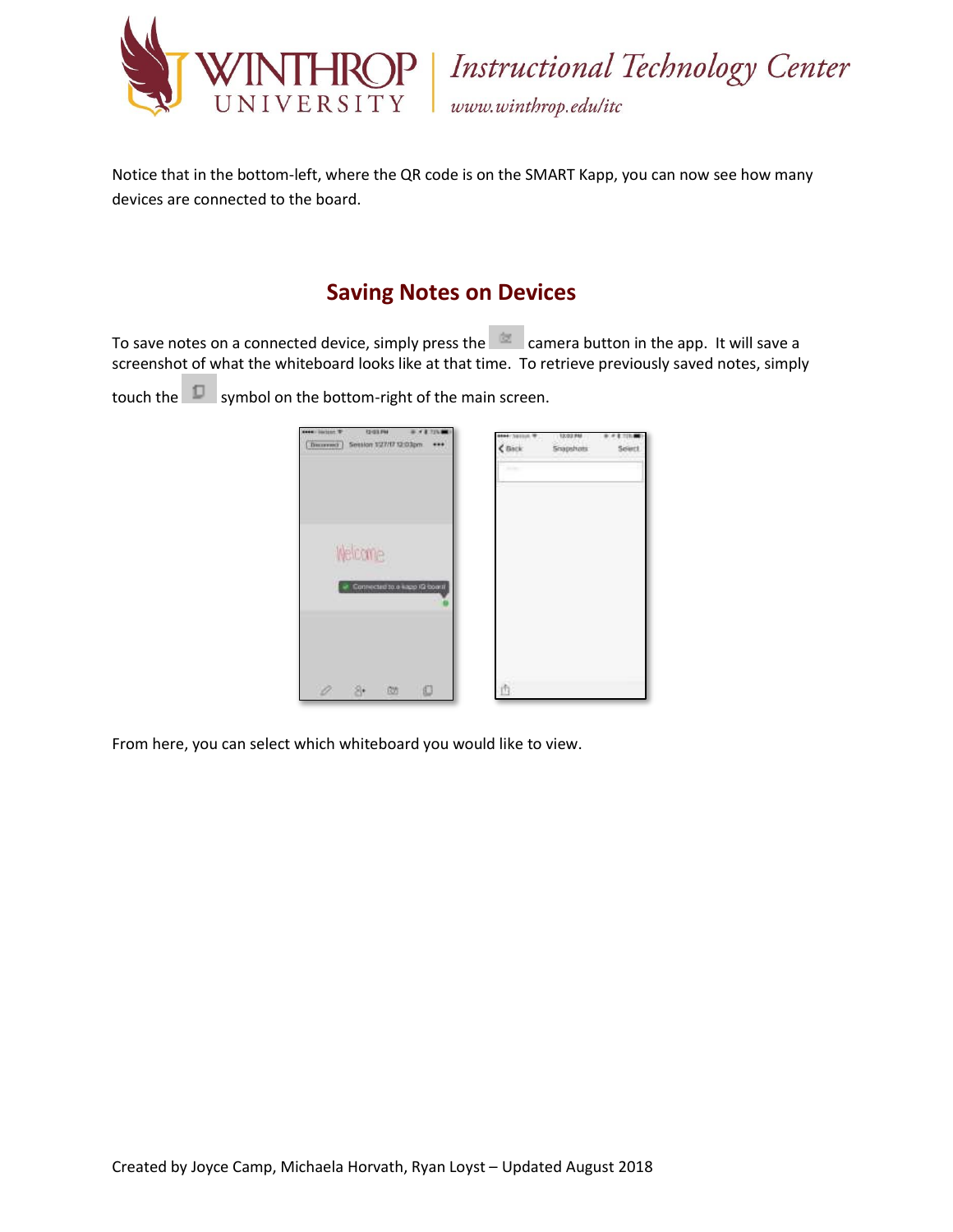

Instructional Technology Center www.winthrop.edulitc

### **Using the Internet Browser**

#### **Getting Started:**

You will notice there is a gray line at the bottom of the whiteboard screen, right above the pens.



Click the line to make the menu appear. Select the Google Chrome logo that says "Browser". This will open a new browser on the board.



When you touch the address bar or any field in which you need to type, a keyboard will appear. By holding and dragging the symbol in the top-left corner of the keyboard, you are able to drag the keyboard to reposition it. Use the keyboard to navigate to a web page.

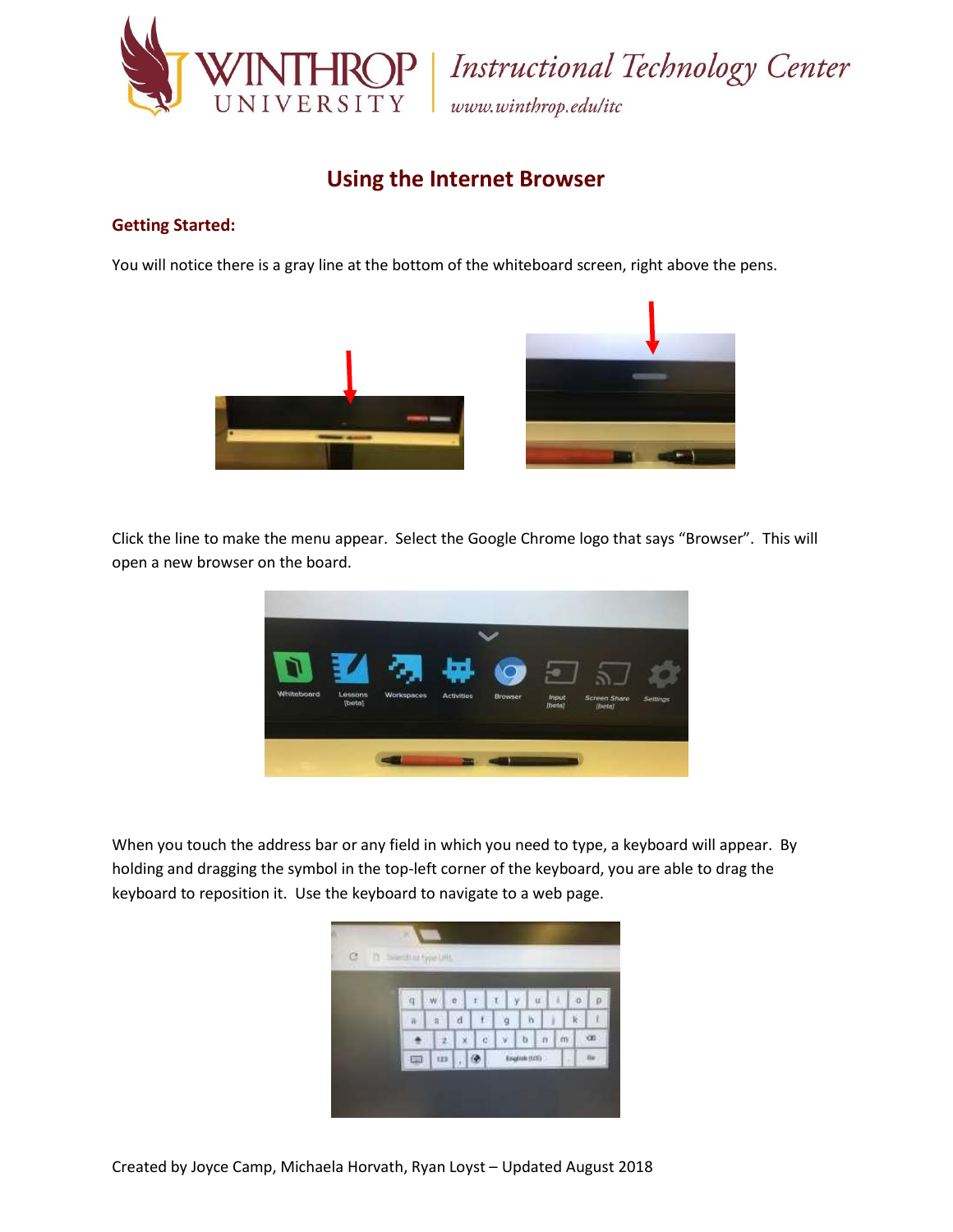

P | Instructional Technology Center www.winthrop.edulitc

You may go to any website, just as you can on a computer, by using the keyboard to type the address. For special keys such as : or /, click the 123 key to change the keyboard.

Note: you will not be able to view documents on the Kapp IQ. Since there is no computer connected to the board, there is no location for a document to be downloaded to. If you need to access documents, you can connect a computer to the SMART Kapp via HDMI and download the documents to the computer, which will display on the board. For example, you can go to Blackboard and view your Blackboard course, but if you would like to download your syllabus, you will not be able to because it's a file that needs to be downloaded to a computer.

# **Connecting a Computer to the SMART Kapp Board**

To connect a computer, plug an HDMI cable into the HDMI output on your computer and then into the port on the back of the SMART Kapp board. To change the board's input, touch the button that has an arrow on the bottom-left of the SMART Kapp. The first time you touch it, it will display the input options. To scroll down to the next input option, touch that same arrow button again. Continue to touch it until the correct HDMI input is highlighted.





The board also recognizes sound from the computer. In order to enable the sound, plug in the USB cable to the computer, and make sure the other end is plugged into the port on the back of the board that corresponds to the port that the computer is connected to. In the example image below, the computer is connected to the HDMI 2 port on the back of the board, so the USB needs to be plugged into the same HDMI 2 section of the controller.